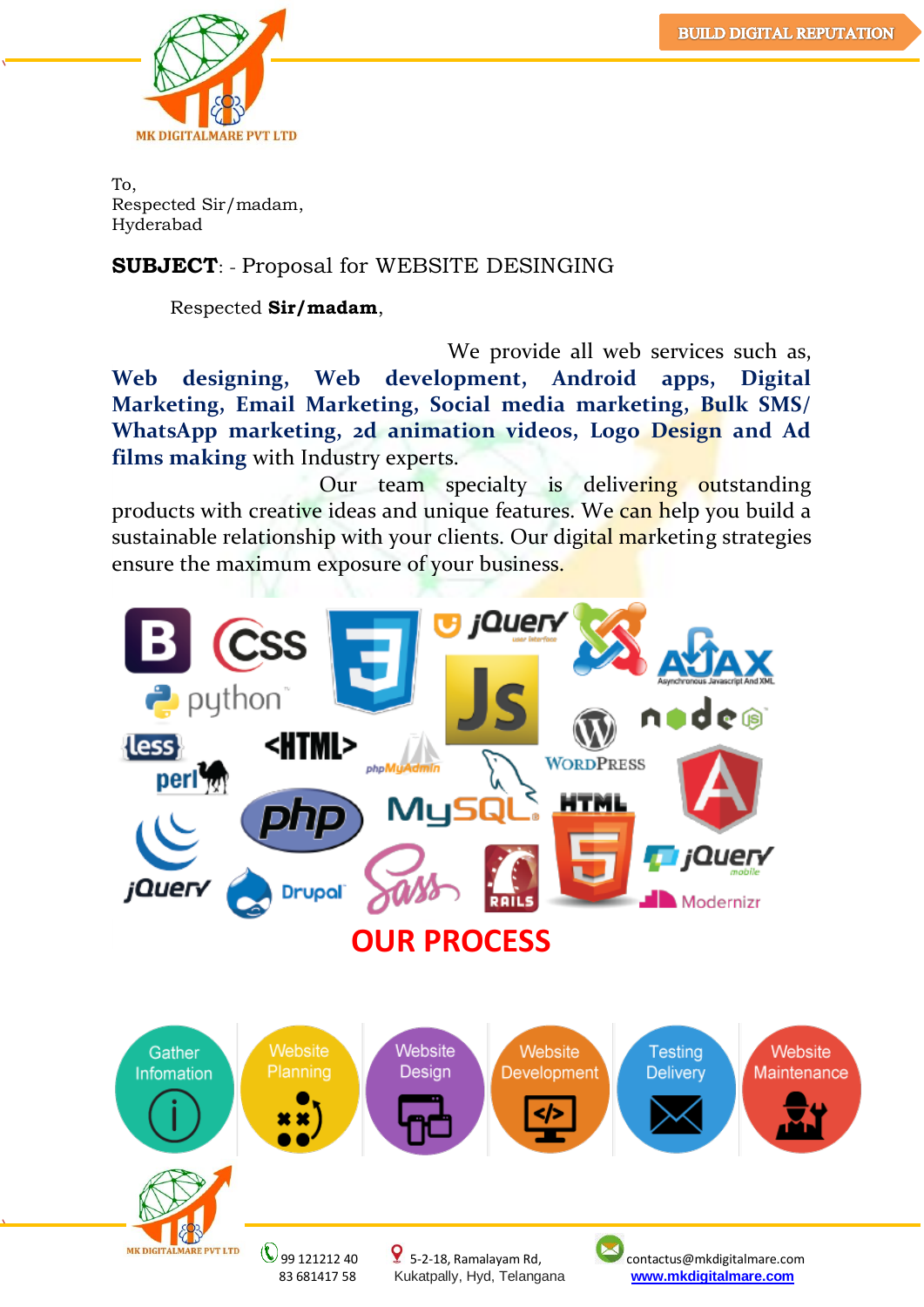

# **WEBSITE DESIGINING PLANS:**

| <b>PLANS:</b>                           |              |              | <b>SILVER PLAN</b> |                      |                      | <b>GOLD PLAN</b> |              |              |              |                 | <b>DIAMOND PLAN</b>  |                      |                      |                      |                      |
|-----------------------------------------|--------------|--------------|--------------------|----------------------|----------------------|------------------|--------------|--------------|--------------|-----------------|----------------------|----------------------|----------------------|----------------------|----------------------|
| <b>PAGES</b>                            | $1-5$        | $6 - 10$     | $11 - 15$          | $16 - 20$            | $21 - 25$            | $1-5$            | $6 - 10$     | $11 - 15$    | $16 - 20$    | $21 - 25$       | $1-5$                | $6-10$               | $11 - 15$            | $16 - 20$            | $21 - 25$            |
| <b>PRICE</b>                            | 10k          | 15k          | 20k                | 25k                  | 30k                  | 15k              | 25k          | 35k          | 45k          | <b>50k</b>      | 25k                  | 40k                  | 55k                  | 65k                  | 75k                  |
| Responsive<br>web design                | $\checkmark$ | V            | $\blacklozenge$    | $\checkmark$         | $\checkmark$         | $\checkmark$     | $\checkmark$ | $\checkmark$ | $\checkmark$ | $\checkmark$    | $\checkmark$         | $\checkmark$         | V                    | $\checkmark$         | $\checkmark$         |
| Mobile<br>design                        | $\checkmark$ | $\checkmark$ | $\checkmark$       | $\blacklozenge$      | $\blacktriangledown$ | $\checkmark$     | $\checkmark$ | $\checkmark$ | $\checkmark$ | $\checkmark$    | $\blacklozenge$      | $\checkmark$         | $\blacktriangledown$ | $\checkmark$         | $\checkmark$         |
| WhatsApp<br>chat                        |              | $\checkmark$ | $\checkmark$       | $\blacktriangledown$ | $\checkmark$         | $\checkmark$     | ✔            |              | $\checkmark$ | $\checkmark$    | $\checkmark$         | $\checkmark$         | $\checkmark$         | $\checkmark$         | $\checkmark$         |
| <b>Enquiry form</b>                     | $\checkmark$ | $\sqrt{}$    | V                  | $\blacklozenge$      | V                    | $\checkmark$     | $\checkmark$ | $\checkmark$ | $\checkmark$ | $\checkmark$    | V                    | $\checkmark$         | $\blacktriangledown$ | $\checkmark$         | $\blacklozenge$      |
| <b>Banner</b><br>creation               |              |              |                    |                      |                      | $\checkmark$     | v            |              | $\checkmark$ | $\checkmark$    | $\checkmark$         | $\checkmark$         | $\blacktriangledown$ | $\checkmark$         | $\checkmark$         |
| Eye catching                            |              |              |                    |                      |                      | $\checkmark$     | $\checkmark$ | ✓            | $\checkmark$ | $\sqrt{}$       | $\sqrt{}$            | $\boldsymbol{v}$     | $\boldsymbol{v}$     | $\boldsymbol{N}$     | $\checkmark$         |
| Google map                              |              |              |                    |                      |                      | $\checkmark$     | v            |              | $\checkmark$ | $\checkmark$    | $\blacktriangledown$ | $\checkmark$         | $\checkmark$         | $\checkmark$         | $\checkmark$         |
| Responsive<br>mobile design             |              |              |                    |                      |                      | $\checkmark$     | ✔            |              | $\checkmark$ | $\sqrt{}$       | $\checkmark$         | $\checkmark$         | $\boldsymbol{\psi}$  | V                    | $\checkmark$         |
| Live chat                               |              |              |                    |                      |                      | $\checkmark$     | $\checkmark$ |              | $\checkmark$ | $\sqrt{}$       | $\checkmark$         | $\checkmark$         | $\boldsymbol{\psi}$  | $\boldsymbol{v}$     | $\blacktriangledown$ |
| <b>Basic SEO</b><br>Setup               |              |              |                    |                      |                      | $\checkmark$     |              |              |              |                 | $\checkmark$         | $\checkmark$         | $\blacklozenge$      | $\blacktriangledown$ | $\blacktriangledown$ |
| W3C Testing                             |              |              |                    |                      |                      |                  |              |              |              |                 | $\checkmark$         | $\checkmark$         | $\checkmark$         | $\checkmark$         | V                    |
| OTP enable<br>for contact<br>form       |              |              |                    |                      |                      |                  |              |              |              |                 | $\checkmark$         | $\blacktriangledown$ |                      | $\checkmark$         |                      |
| Android app<br>look in<br>mobile view   |              |              |                    |                      |                      |                  |              |              |              |                 | $\checkmark$         | $\checkmark$         | $\blacklozenge$      | $\checkmark$         |                      |
| <b>3D FONT</b><br>Style for<br>headings |              |              |                    |                      |                      |                  |              |              |              |                 | $\checkmark$         | V                    |                      | $\checkmark$         |                      |
| Animation<br>pics                       |              |              |                    |                      |                      |                  |              |              |              |                 | $\checkmark$         |                      |                      | $\checkmark$         |                      |
|                                         |              |              |                    |                      |                      |                  |              |              |              |                 |                      |                      |                      |                      |                      |
| Delivery<br>Time                        | 7D           | 12D          | <b>16D</b>         | 20D                  | <b>25D</b>           | 9 <sub>D</sub>   | 14D          | <b>20D</b>   | <b>25D</b>   | 30 <sub>D</sub> | 14D                  | <b>20D</b>           | <b>25D</b>           | 35D                  | 40 <sub>D</sub>      |
| Free<br>Maintenance                     | <b>15D</b>   | <b>15D</b>   | <b>15D</b>         | <b>15D</b>           | <b>15D</b>           | 20D              | 20D          | 20D          | 20D          | 20D             | <b>25D</b>           | <b>25D</b>           | <b>25D</b>           | 25D                  | <b>25D</b>           |



 99 121212 40 5-2-18, Ramalayam Rd, contactus@mkdigitalmare.com 83 681417 58 Kukatpally, Hyd, Telangana **[www.mkdigitalmare.com](http://www.mkdigitalmare.com/)**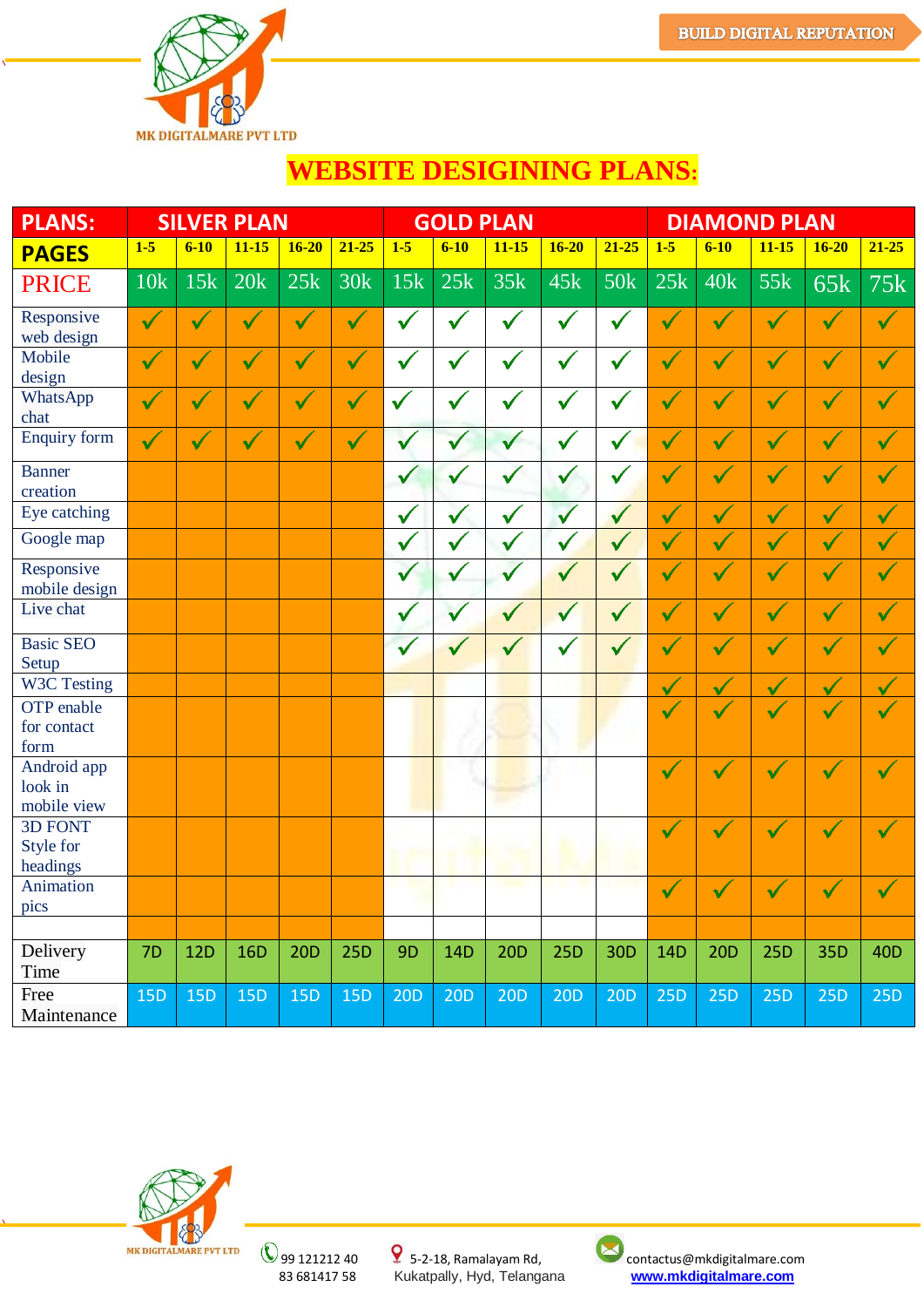

IF PAGES MORE THAN 26 PLEASE CONTACT US.

# NOTE:

- $\triangleright$  DOMAIN :1000/-(1 YEAR)
- SEPARATE HOSTING (20GB-1 domain) = Starts from 4000/- (1 YEAR)
- SEPARATE HOSTING (Unlimited GB-1 domain) = Starts from 5000/- (1 YEAR)
- SEPARATE HOSTING (Unlimited GB-unlimited domains) = Starts from 7500/- (1 YEAR)

## **E-COMMERCE WEBSITE PLANS:**

Technology: word press - Price starts from RS.70,000/-

Technology: PHP/Others - Price starts from RS.1,30,000/-

NOTE: ADVANCE: 50%



**THE ABOVE-MENTIONED PRICES IS EXCLUDING GST. GST 18% IS APPLICABLE ON ANY FINALISED PACKAGE**



83 681417 58 Kukatpally, Hyd, Telangana **[www.mkdigitalmare.com](http://www.mkdigitalmare.com/)**



MK DIGITALMARE PVT LTD ( 99 121212 40 9 5-2-18, Ramalayam Rd, contactus@mkdigitalmare.com